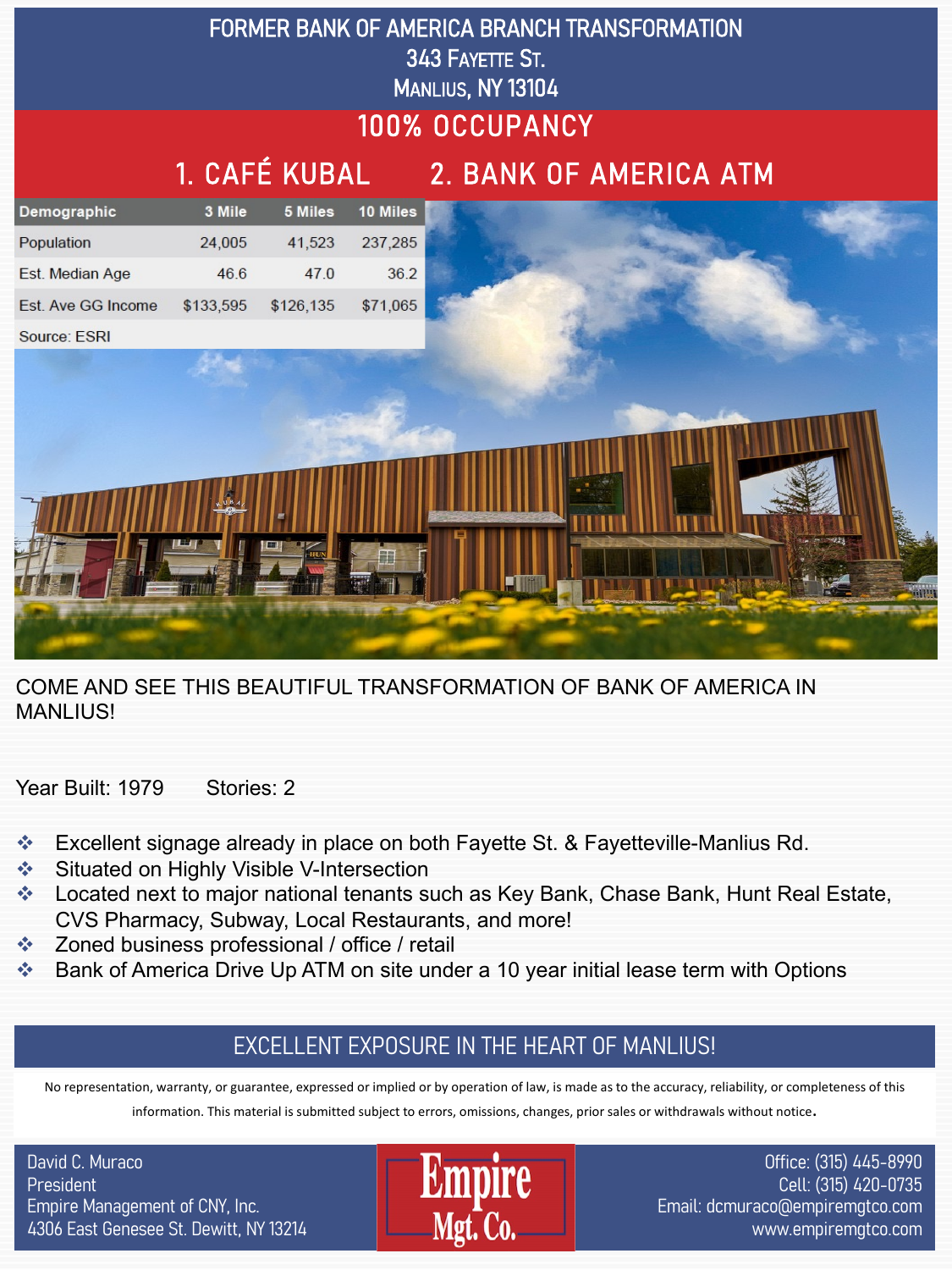

## INTERIOR LAYOUT

- 1. 1,811 SF First Floor Main Area
- 2. Portion of 650 SF Second Floor
- 3. Portion of 650 SF Second Floor

David C. Muraco **President** Empire Management of CNY, Inc. 4306 East Genesee St. Dewitt, NY 13214



Office: (315) 445-8990 Cell: (315) 420-0735 Email: dcmuraco@empiremgtco.com www.empiremgtco.com